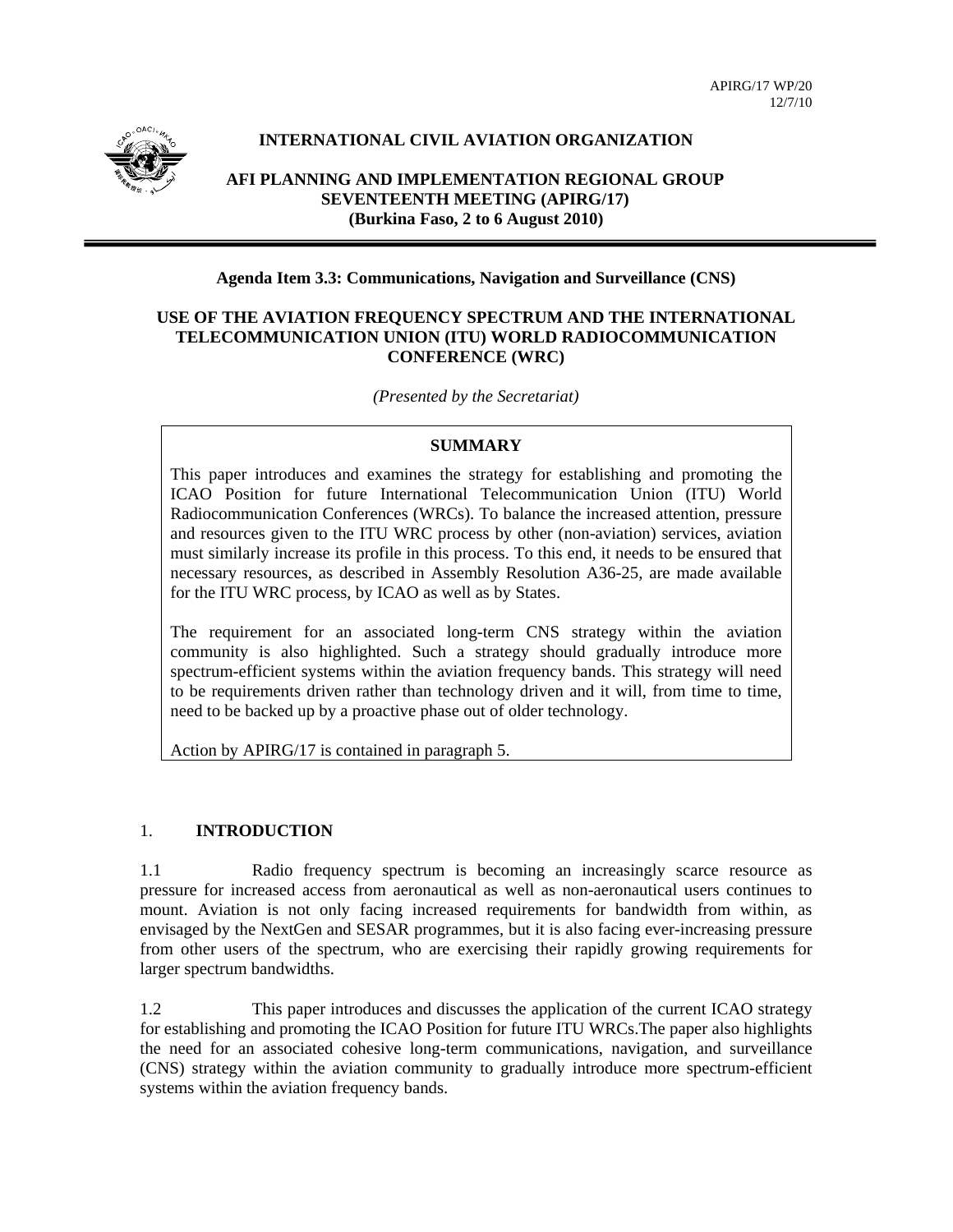### 2. **SUPPORT TO THE ICAO POSITION IN PREPARATION FOR AND DURING ITU WRCs**

2.1 Long-term protection of adequate spectrum for aeronautical safety communication and navigation systems is based on the application of the ICAO "*Strategy for establishing and promoting the ICAO Position for future ITU World Radiocommunication Conferences",* as approved by Council and included in the third edition of the *Handbook on Radio Frequency Spectrum Requirements for Civil Aviation including Statement of Approved ICAO Policies* (Doc 9718) in 2003. This strategy, assisted by Assembly Resolution A36-25 (2007), provides the basis and guidance for the development and promotion of the ICAO Position.

2.2 The strategy also defines the development and maintenance of the ICAO policy on all radio frequency spectrum requirements, a policy which has official status as it is approved by Council. The current policy is contained in the fifth edition (2010) of Doc 9718.

2.3 To date, this strategy has served aviation well. For each WRC a position is developed in a timely manner and during the WRC preparation phase the strategy facilitates sufficient coordination, both within the aviation industry and with the national frequency spectrum authorities, to ensure a favourable outcome for aviation during the WRCs.

2.4 The most noteworthy development during recent WRCs has been the continuously increasing participation and influence of lobbyists representing various industries or services. In light of this trend, and to ensure that the aviation views continue to be adequately represented, in 2007 the ICAO Assembly made substantial amendments to the Assembly Resolution on ITU WRC matters (formerly A32-13). The updated version of the resolution (A36- 25) now requires more active participation by the aviation stake holders in the national preparatory process for WRC, by *"undertaking to provide experts from their civil aviation authorities to fully participate in the development of States' and regional positions and*  development of aviation interests at the ITU; and ensuring to the maximum extent possible that *their delegations to regional conferences, ITU study groups and WRCs include experts from their civil aviation authorities or other aviation officials who are fully prepared to represent aviation interests"*.

## 3. **LONG-TERM SPECTRUM REQUIREMENTS FOR AVIATION**

3.1 The majority of the frequency spectrum allocated to aviation today was already allocated at the 1947 Atlantic City World Administrative Radiocommunication Conference at which time the ITU also became a specialized agency of the United Nations. At that time, many of the spectrum allocations were highly speculative since the technology expected to use many of those spectrum allocations had yet to come into existence.

3.2 As pressure on the frequency spectrum has continually mounted over the years, there has been some erosion of aviation allocations and some allocations are increasingly being targeted for other use. In most cases so far, this has not caused aviation much difficulty as most of the spectrum lost had been underutilized by aviation and improved technology has enabled more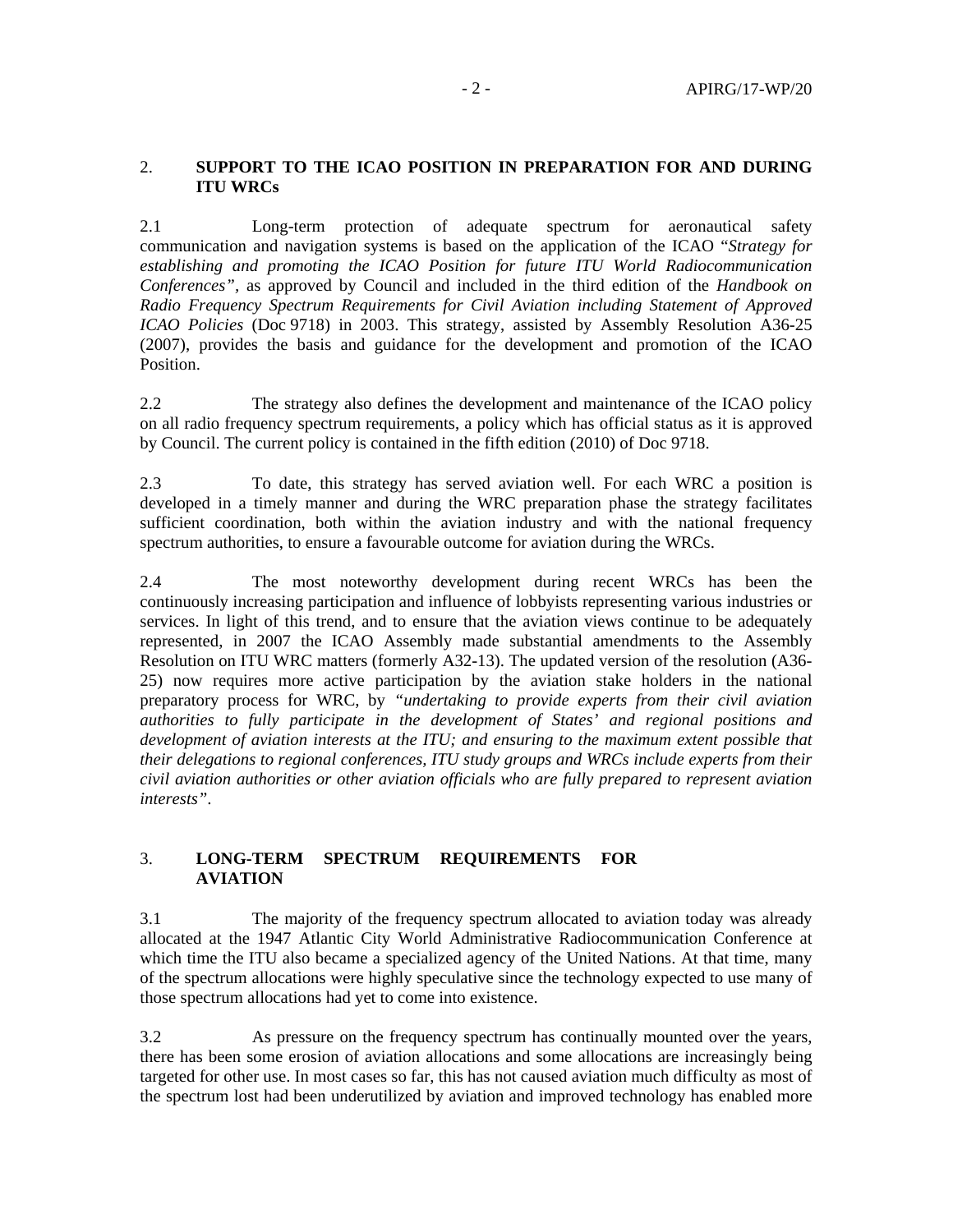efficient use of the existing allocations. There are, however, exceptions, such as the former aeronautical mobile satellite (R) service (AMS(R)S) allocation which was deleted in 1997. Since then aviation has been seeking a solution through the WRC process but with little results thus far.

3.3 The ITU Radio Regulations require efficient and equitable use of spectrum by all users. Inefficient users of spectrum are under increasing pressure to make room for other users. In light of this, from time to time it is necessary for aviation to take stock of its requirements, not only to introduce new and more efficient services in a given frequency band, but also to vacate a frequency band if it is not expected to be of further use to aviation in the foreseeable future.

3.4 At WRC-03 and WRC-07, a number of aeronautical radionavigation service (ARNS) bands were reallocated for sharing with the aeronautical mobile (route) service (AM(R)S) under certain conditions which protect the integrity of existing and future radionavigation infrastructure. The WRCs acknowledged through the accompanying resolutions that ICAO could manage the introduction of mixed services in the bands as long as all the systems affected were ICAO standardized; however, in the case of ICAO versus non-ICAO standardized systems, any compatibility studies would still need to be undertaken in the ITU.

3.5 This very positive development provides increased flexibility when advancing new communication and radionavigation technologies to satisfy the future requirements of civil aviation. The core element of an effective long-term spectrum strategy should build on this flexibility. To make full use of this flexibility, ICAO and the civil aviation community as a whole, must develop a cohesive CNS strategy to gradually introduce more spectrum-efficient systems within the aviation bands. Such a CNS strategy will need to be driven by ATM requirements rather than technology driven and it will, from time to time, need to be backed up by a proactive phase-out of older technology that is no longer required.

### 4. **CONCLUSION**

4.1 The ICAO "*Strategy for establishing and promoting the ICAO Position for future ITU World Radiocommunication Conferences*", together with Resolution A36-25, provides sufficient basis to uphold the civil aviation requirements in the WRC process. Ever-increasing attention and resources, however, are being given to the WRC process by non-aviation stakeholders. Therefore, in order for the strategy to be successful, the necessary support and resources, as described in Resolution A36-25, must be available for the WRC process, by ICAO as well as by States.

4.2 The appendix to this paper contains a description of the activities undertaken by ICAO to date in support of the WRC-12 preparation. As can be seen, the activity, which started in 2008, has gained pace in 2009 and 2010. Budgetary constraints, however, may impact further work, especially in 2011. To balance the increased attention, pressure and resources by other services in the ITU WRC process, aviation as a whole needs to increase its profile in this process; States and service providers must ensure adequate participation by aviation frequency spectrum professionals. Similarly, it needs to be ensured that ICAO has the necessary funds in its regular programme budget for adequate support of this activity.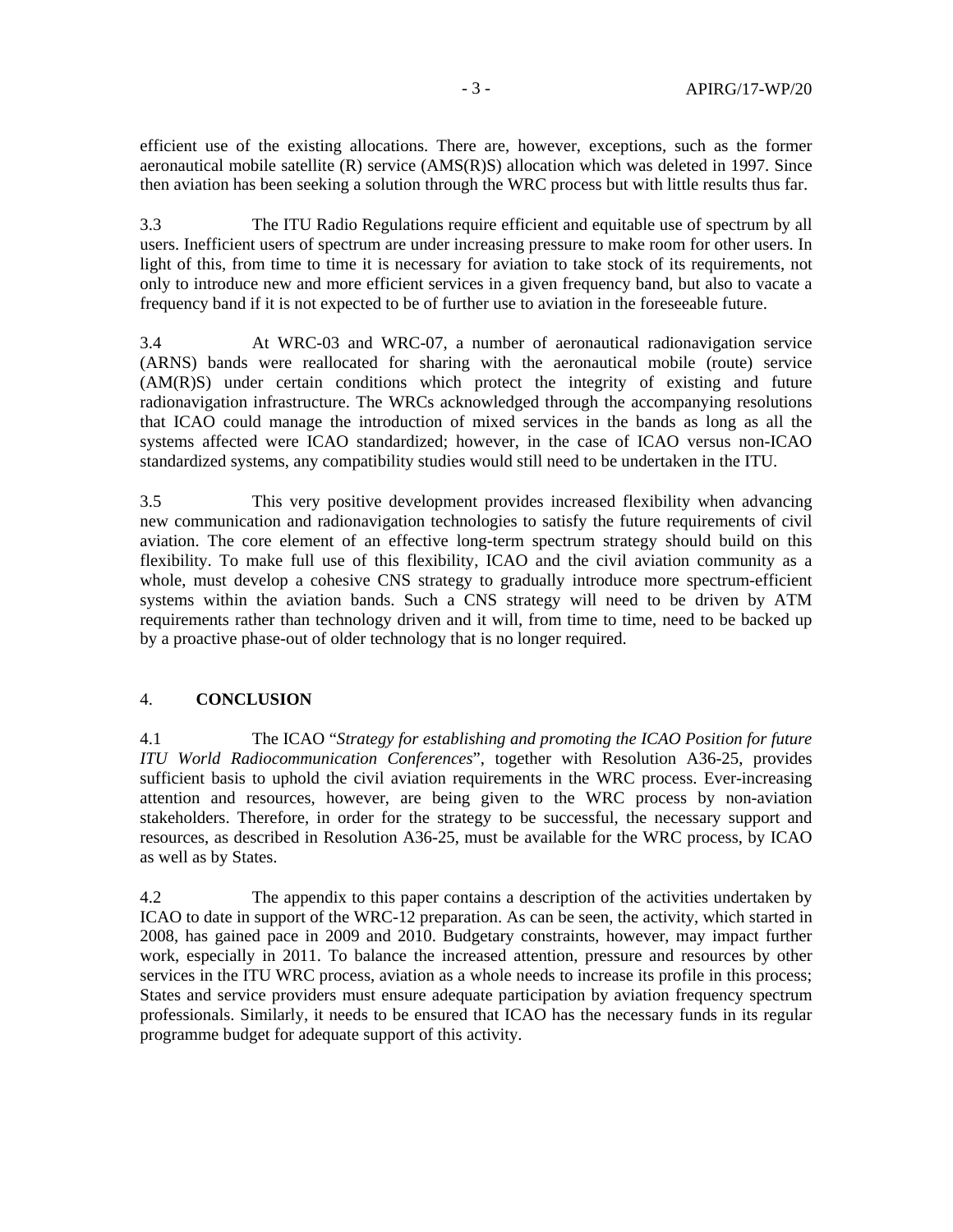# 5. **ACTION BY APIRG/17**

- 5.1 The meeting is invited to:
	- a) note the efforts of ICAO in protecting the aeronautical frequency spectrum; and
	- b) support the ICAO position at the ITU WRC-12 Meeting.

— — — — — — — —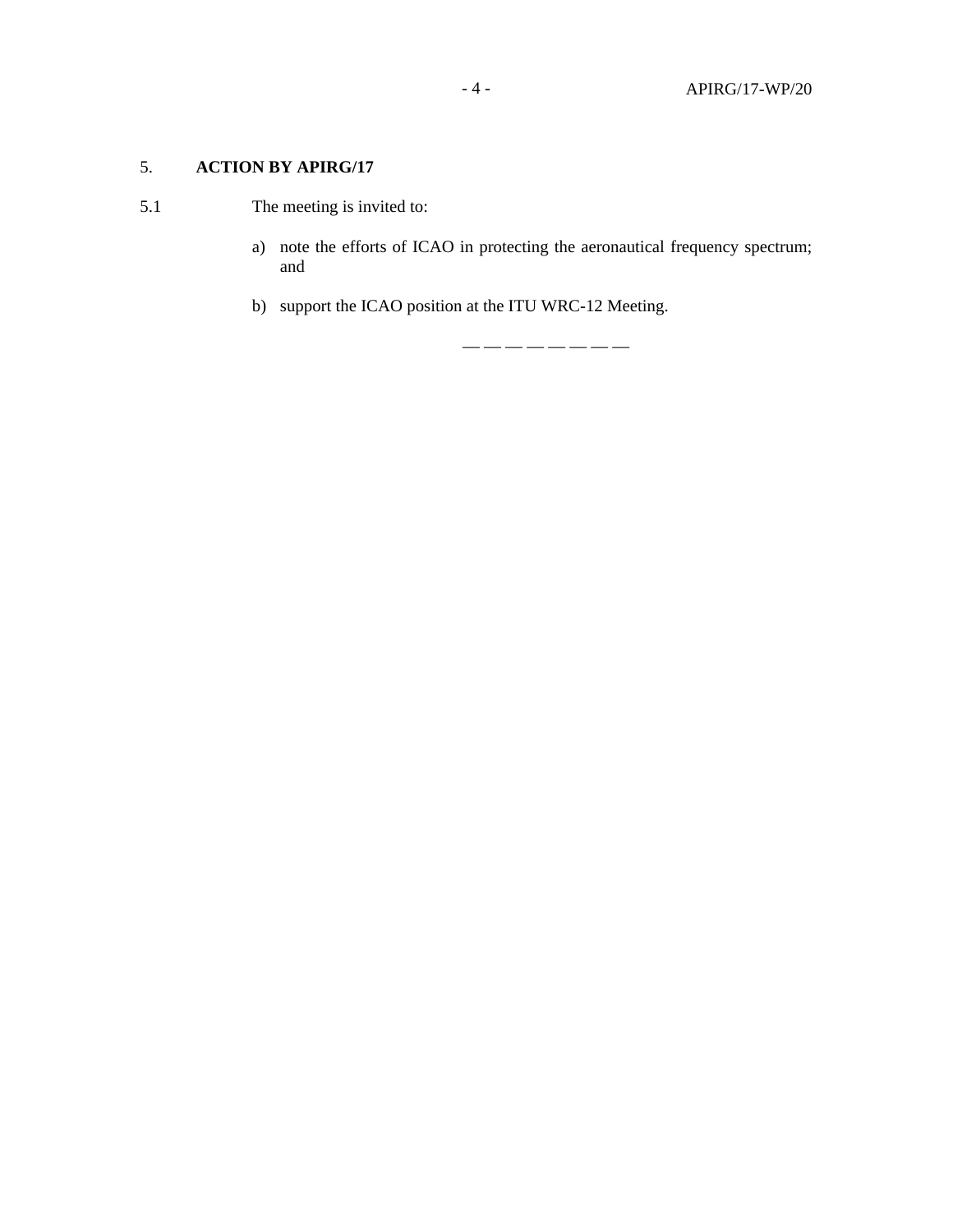### **APPENDIX**

### **WRC-12 PREPARATION: ACTIVITIES RELEVANT TO CIVIL AVIATION**

### **ITU activities:**

**ITU-R study group meetings:** National telecommunications authorities develop supporting material for ITU WRCs (e.g. draft CPM text and other technical material) in the ITU-R study groups. In this process, the national agendas are often driven by commercial interests and the implications for the safety of aviation are not necessarily understood or appreciated. Thus, ICAO guidance on aviation matters is required for the ITU and its member States to be made aware of aviation requirements. The study groups most involved in aviation frequency spectrum matters are SG4 and WP4C (satellite), as well as SG5 and WP5B (terrestrial and mobile).

**ITU conference preparatory meetings (CPM):** The CPMs prepare a consolidated report to be used in support of the work during the WRC. The report is based on contributions from administrations, ITU-R study groups and other sources and includes, to the extent possible, reconciled differences in approaches as contained in the source material or includes differing views and their justification.

**Regional telecommunication organizations (APT, ASMG, ATU, CEPT, CITEL and RCC<sup>1</sup> ):** National telecommunications authorities coordinate their positions through the regional organizations. Similar to ITU-R study group meetings, aviation interests may be present in some delegations; however a national frequency spectrum authority has only "one official position" which may not be supportive of aviation interests. ICAO is allowed to participate.

The activities described above serve to develop States' positions in preparation for a WRC. In addition, the ITU-R study groups also develop ITU-R recommendations which supplement the Radio Regulations. Many of these recommendations describe the conditions for use of spectrum by aviation.

## **ICAO activities:**

1

**Working Group F (Frequency) (WG/F) of the Aeronautical Communications Panel (ACP):** WG/F is responsible for the initial development of the draft ICAO Position for WRCs. WG/F is also responsible for developing the draft overall ICAO frequency spectrum policy which, similar to the position, is then finalized by the Air Navigation Commission and adopted by Council. WG/F serves as a forum of aviation frequency spectrum experts to assist the ICAO Secretariat in developing material to support the common aviation position during the deliberations of the ITU-R study groups and CPM and of the regional telecommunication organizations.

**Regional aviation frequency spectrum workshops (regional preparatory group (RPG)) meetings for WRC-12:** This activity is intended to support States aviation authorities in their preparation and coordination with the States' spectrum regulatory authorities in a timely manner for the ITU WRC-12. RPG meetings are held in conjunction with ACP-WG/F meetings and hosted by the ICAO Regional Offices. All regional participants in the RPG meetings are encouraged to participate in the corresponding ACP-WG/F meetings as well. During the RPG meetings the relevant aviation issues on the WRC-12 agenda are introduced and discussed within the region.

<sup>1</sup> APT: Asia-Pacific Telecommunity; ASMG: Arab Spectrum Management Group; ATU: African Telecommunications Union; CEPT: the European Conference of Postal and Telecommunications Administrations; CITEL: Inter-American Telecommunication Commission; RCC: Regional Commonwealth in the field of Communications.